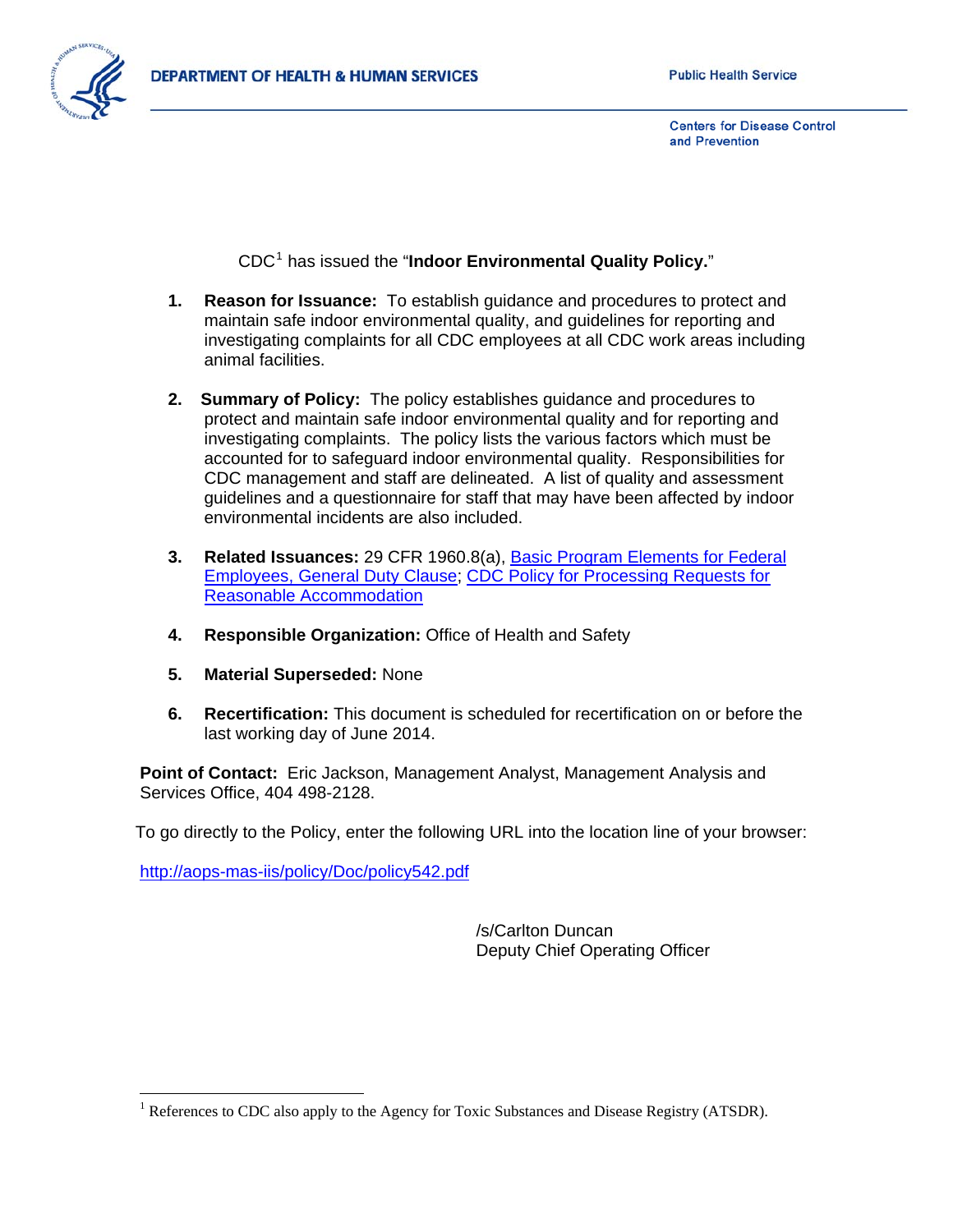# **INDOOR ENVIRONMENTAL QUALITY POLICY**

# **Sections: 1. PURPOSE AND SCOPE**

- **2. BACKGROUND**
- **3. POLICY**
- **4. RESPONSIBILITIES**
- **5. REFERENCES**
- **6. ACRONYMS**
- **7. DEFINITIONS**

- **Appendix: A. INDOOR ENVIRONMENTAL QUALITY GUIDELINES**
	- **B. [INDOOR AIR QUALITY QUESTIONNAIRE](http://intraspn.cdc.gov/maso/eforms/PDF/01414.pdf)**

# **1. PURPOSE AND SCOPE**

This policy establishes guidance and procedures to protect and maintain safe indoor environmental quality (IEQ) and guidelines for reporting and investigating complaints. This policy applies to all  $CDC<sup>1</sup>$  $CDC<sup>1</sup>$  $CDC<sup>1</sup>$  workers (employees, contractors, quest researchers, etc.) at all CDC facilities, both leased and owned, and all CDC work areas including animal facilities.

# **2. BACKGROUND**

Indoor environmental quality concerns relate to air quality and other environmental factors (lighting, cleanliness, etc.) in office workplaces. CDC is committed to providing all CDC workers a safe place of employment, and will take actions to keep the workplace free of recognized hazards. When possible, the agency will take steps to eliminate or materially reduce recognized workplace hazards.

The goal of this policy is to: promote and protect the health and well being of CDC personnel, contractors, and visitors; prevent work-related injury and illness; prevent harm to and pollution of the environment; and ensure compliance with all applicable federal, state, and local regulations.

The goal for safe IEQ is an on-going and high priority CDC commitment. This policy provides a clear statement of CDC management's commitment to implement and continually improve a comprehensive and effective health, safety and environmental protection program.

# **3. POLICY**

 $\overline{a}$ 

CDC strives to maintain indoor environmental quality standards that protect the health of workers. This policy establishes guidance and procedures to protect and maintain safe IEQ and for reporting and investigating complaints. Specific guidance is provided in the

<span id="page-1-0"></span> $1$  References to CDC also apply to the Agency for Toxic Substances and Disease Registry (ATSDR).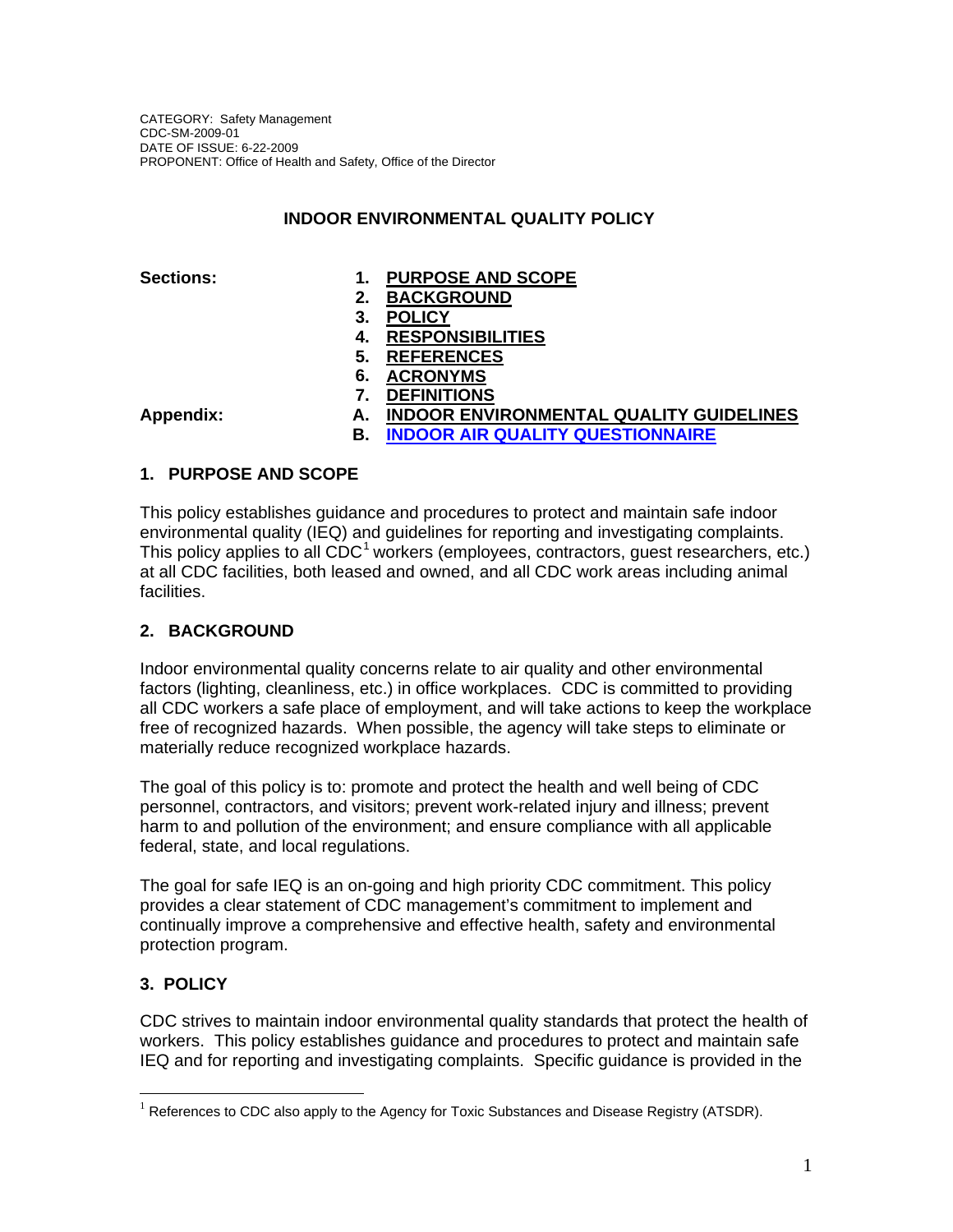appendix "Indoor Environmental Quality Guidelines." All CDC facilities (leased or owned) are subject to this policy and the major components are identified below:

## **A. Prevention and Management of IEQ Concerns During Construction and Renovation Projects**

Key factors must be assessed by the Office of Health and Safety (OHS) and/or local Safety Officer and the Buildings and Facilities Office (BFO) during a renovation or construction project.

## **B. Building Operation and Maintenance**

CDC and the BFO commits to operating and maintaining CDC's owned and leased facilities using best practices that cause minimal interruption to workers and protect them from hazards.

## **C. Building Occupants**

It is important that personnel be aware that the use of some personal care products may have detrimental effects on the health of chemically sensitive co-workers. Personal care products (colognes, perfumes, essential oils and scented skin and hair products) should not be brought into, used, or otherwise applied at or near actual workstations, in restrooms, or anywhere in CDC facilities.

## **D. Communication**

Information must be communicated among all affected parties in a timely manner relating to materials used in buildings (e.g., cleaning supplies, chemicals, personal care products), and maintenance activities that may potentially affect air quality so that preventive measures can be taken in advance. At least five (5) working days notice must be normally given before construction and maintenance activities are undertaken or new chemicals introduced.

## **E. Evaluation of IEQ Concerns**

Building occupants who experience irritation or symptoms that may be related to the quality of indoor air should notify their supervisors, and the OHS or local Safety Officer to initiate a complaint. BFO must also be contacted upon initiation of a complaint, to identify and/or review any potential structural, maintenance, or heating, ventilating or air conditioning (HVAC) issues. Building occupants must also complete the Indoor Air Quality Questionnaire (see [Attachment B](http://intraspn.cdc.gov/maso/eforms/PDF/01414.pdf)) in order to properly document the complaint. Each IEQ complaint poses a unique set of circumstances that will determine the investigative procedures used to resolve each IEQ concerns.

## **4. RESPONSIBILITIES**

#### **A. Office of Health and Safety/Designated Safety Officer**

Administers the Indoor Environmental Quality Program and serves as the primary coordinator and investigator for reported incidents involving IEQ hazards or conditions; educates CDC supervisors and workers; develops report findings and recommendations for corrective action; and reviews and updates to meet future needs and regulatory changes.

#### **B. Occupational Health Clinic**

Conducts medical evaluations as required and contacts OHS to initiate investigation of reported health problems related to the work environment.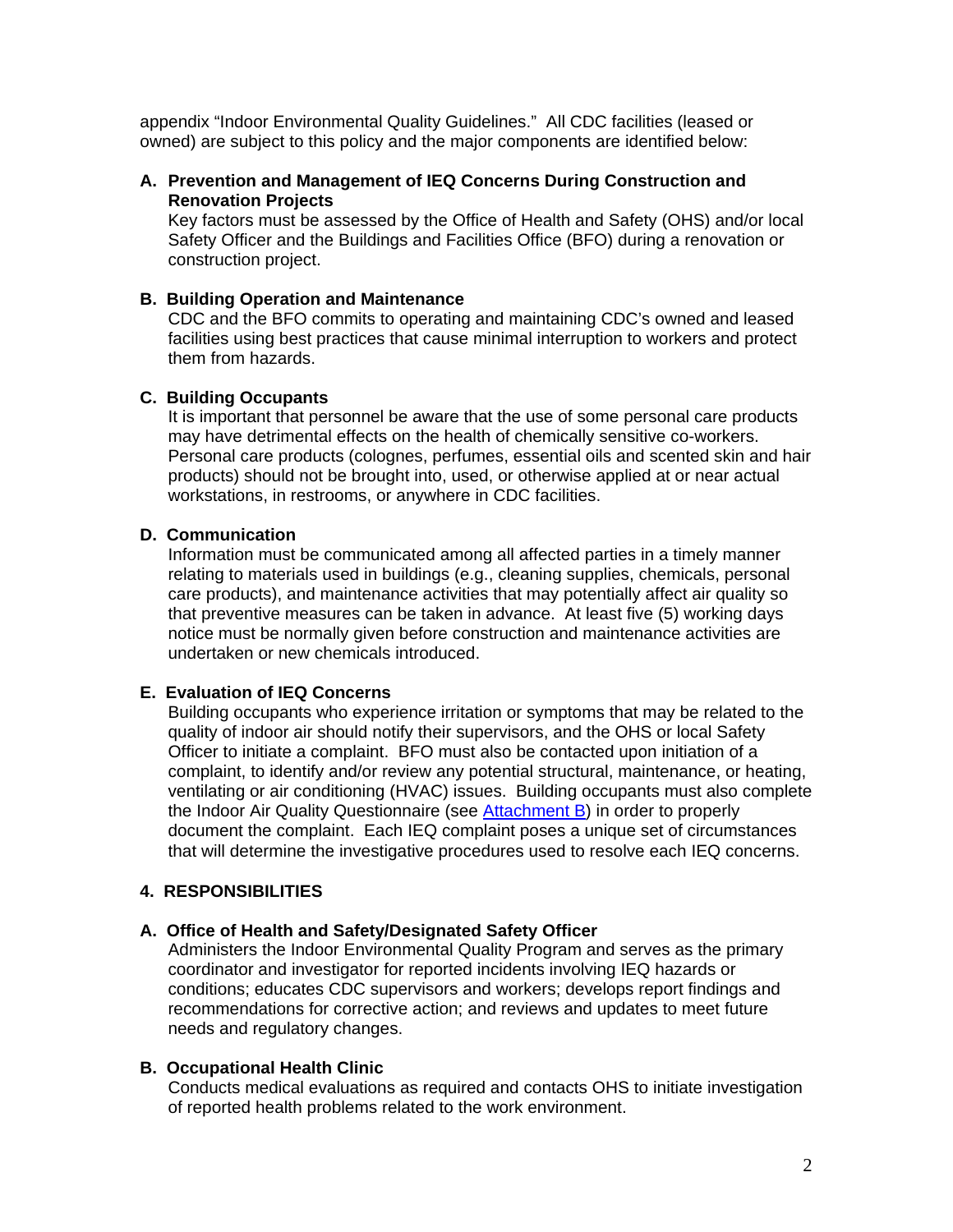# **C. Buildings and Facilities Office**

Coordinates with OHS on all controllable aspects of facility design, construction, and maintenance to ensure that facilities are designed, built, renovated, and maintained consistent with IEQ policies, goals and objectives, as well as applicable federal and state regulatory requirements.

**D. Office of Dispute Resolution and Equal Employment Opportunity (ODREEO)** 

Responds to and evaluates requests for reasonable accommodations and assists in the implementation of temporary and long-term accommodations to support this policy (see CDC-GA-2001-06, Policy for Processing Requests for Reasonable Accommodation [http://aops-mas-iis.cdc.gov/Policy/Doc/policy307.pdf\)](http://aops-mas-iis.cdc.gov/Policy/Doc/policy307.pdf).

# **E. Supervisors**

All CDC supervisors should be familiar with and adhere to IEQ policy provisions; communicate IEQ information to their workers; report IEQ concerns to OHS, the Facility Maintenance and Engineering Office (FMEO) for CDC-owned space and the Real Property Management Office (RPMO) for CDC-leased space, and coordinate activities with the OHS and BFO to identify solutions and corrective actions.

# **F. Workers**

All CDC workers are expected to be familiar with and to adhere to IEQ policy provisions.

# **5. REFERENCES**

- **A.** 29 CFR 1960.8(a), [Basic Program Elements for Federal Employees, General Duty](http://edocket.access.gpo.gov/cfr_2008/julqtr/29cfr1960.8.htm)  [Clause](http://edocket.access.gpo.gov/cfr_2008/julqtr/29cfr1960.8.htm). Occupational Safety and Health Administration. Last updated July 2008.
- **B.** [CDC Tobacco-Free Campus Policy](http://aops-mas-iis.cdc.gov/Policy/Doc/policy477.htm) (CDC-GA-2005-17). CDC, November 2005.
- **C.** [CDC Policy for Processing Requests for Reasonable Accommodation](http://aops-mas-iis.cdc.gov/Policy/Doc/policy307.pdf) (CDC-GA-2001-06). CDC, Last updated June 2007.
- **D.** Environmental Protection Agency/National Institute for Occupational Safety and Health. *[Building Air Quality: A Guide for Building Owners and Facility Managers](http://www.epa.gov/iaq/largebldgs/baqtoc.html)* (EPA 402-F-91-102, December 1991; HHS (NIOSH) Publication No. 91-114)

# **6. ACRONYMS**

**ACGIH:** American Conference of Governmental Industrial Hygienists

**ANSI:** American National Standards Institute

**ASHRAE:** American Society for Heating, Refrigeration, and Air Conditioning Engineers

- **BFO:** Buildings and Facilities Office
- **FMEO:** Facilities Maintenance and Engineering Office.
- **FTE:** full-time equivalent
- **GSA:** Government Services Administration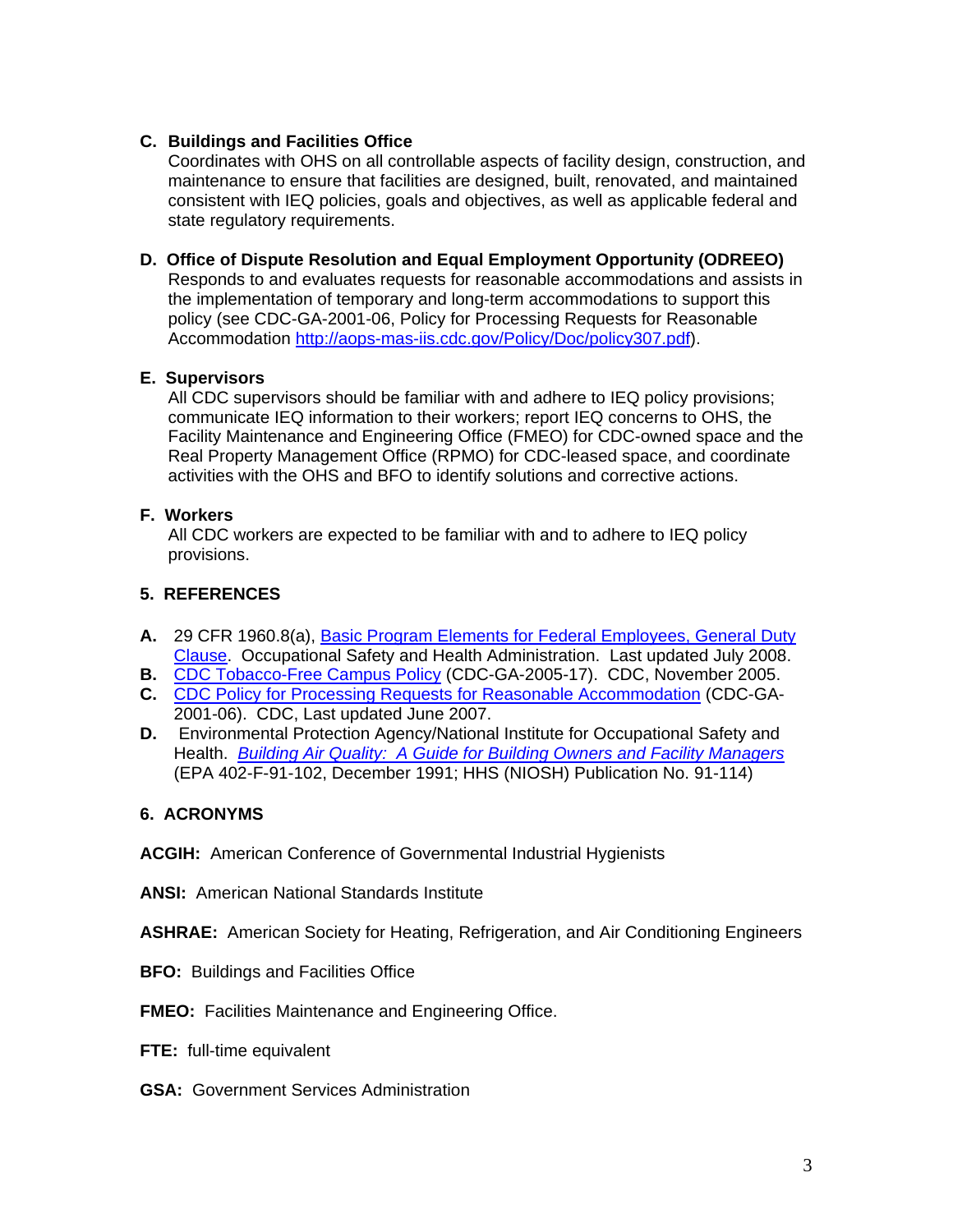**HEPA:** High efficiency particulate air

**HVAC:** Heating, ventilation and air conditioning system that provides the processes of heating, ventilating and/or air conditioning within, or associated with, a building.

**MSDS:** Material Safety Data Sheet

**NIOSH:** National Institute for Occupational Safety and Health

**ODREEO:** Office of Dispute Resolution and Equal Employment Opportunity

**OHS:** Office of Health and Safety ~ or a collateral duty safety officer or other equivalent safety official with qualifications to assess indoor air quality

**OSHA:** Occupational Safety and Health Administration

**RPMO:** Real Property Management Office

## **7. DEFINITIONS**

**Acceptable Indoor Air Quality:** Quality of air in an occupied enclosed space that is within established limits of temperature and humidity and which does not contain known air contaminants at harmful concentrations

**Employees:** Those persons employed directly by the U.S. federal government (i.e., civilian full-time equivalent [FTE] and Commissioned Corps)

**Green Cleaning Products:** Janitorial cleaning products that are biodegradable, of low toxicity, fragrance-free, and otherwise less hazardous to human health or the environment

**Indoor Environmental Quality (IEQ):** Character of air and the environment that contribute to the health and comfort of occupants inside buildings. IEQ encompasses all aspects of the indoor setting including air quality, ventilation, temperature, lighting, etc.

**Indoor Environmental Quality Hazard:** Building condition that has the potential to adversely impact the health of building occupants. Potential hazards include chemicals, biological agents, fragrant products, and physical conditions that may cause irritation, illness, or exacerbate existing health conditions.

**Integrated Pest Management:** The coordinated use of pest and environmental information with available pest control methods to prevent unacceptable levels of pest damage by the most economical means and with the least possible hazard to people, property, and the environment

**Safety Officer:** Collateral duty safety officer or other OHS-equivalent safety official with qualifications to assess indoor air quality

**Volatile organic compounds (VOCs):** As defined in [40 C.F.R. 51.100 \(s\),](http://edocket.access.gpo.gov/cfr_2008/julqtr/40cfr51.100.htm) certain organic chemicals that are emitted as gases, often having short- and long-term adverse health effects, and are found in many building and commercial products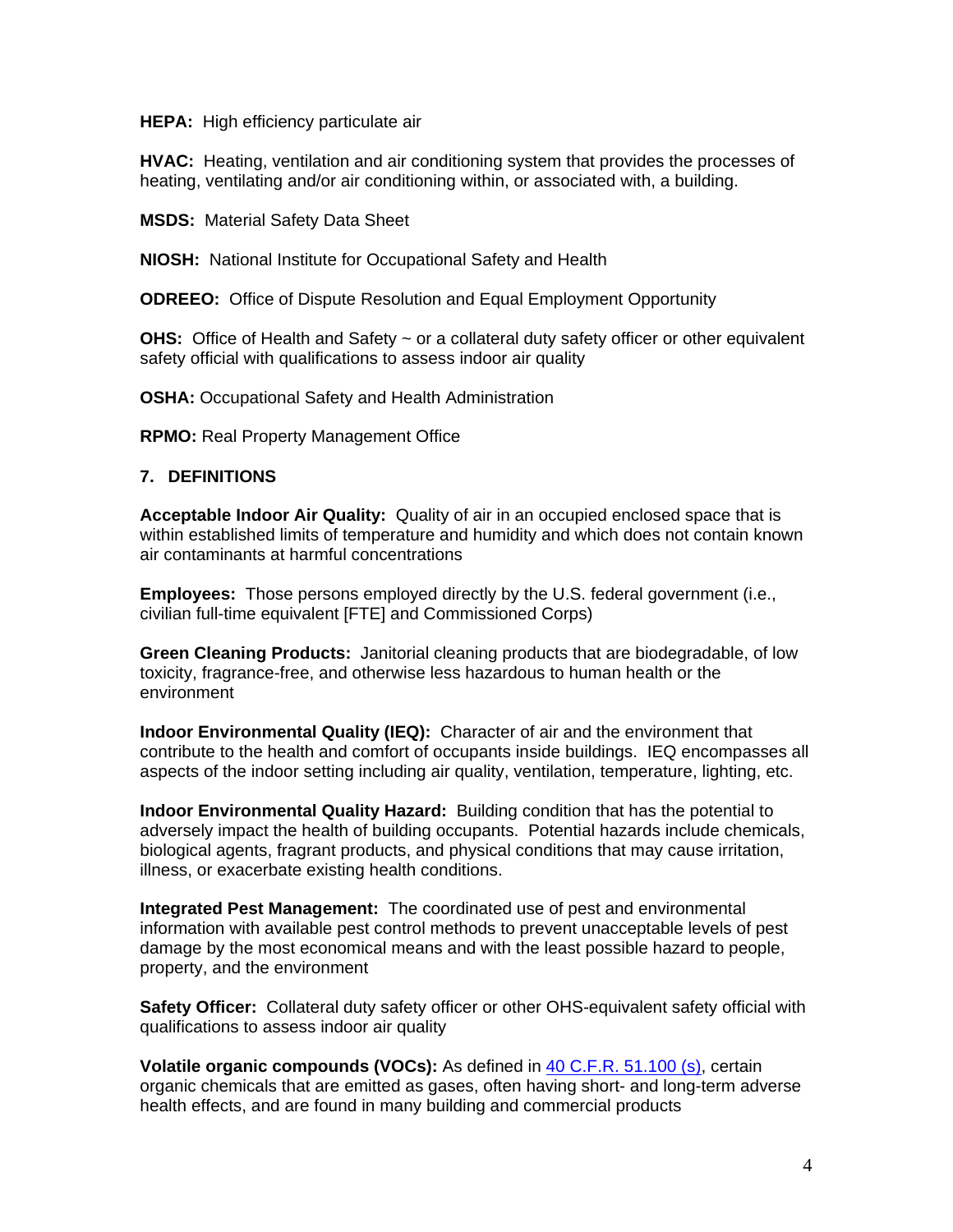**Workers:** Those persons who work in CDC facilities regardless of their employer, including employees, contract workers, guest workers, and others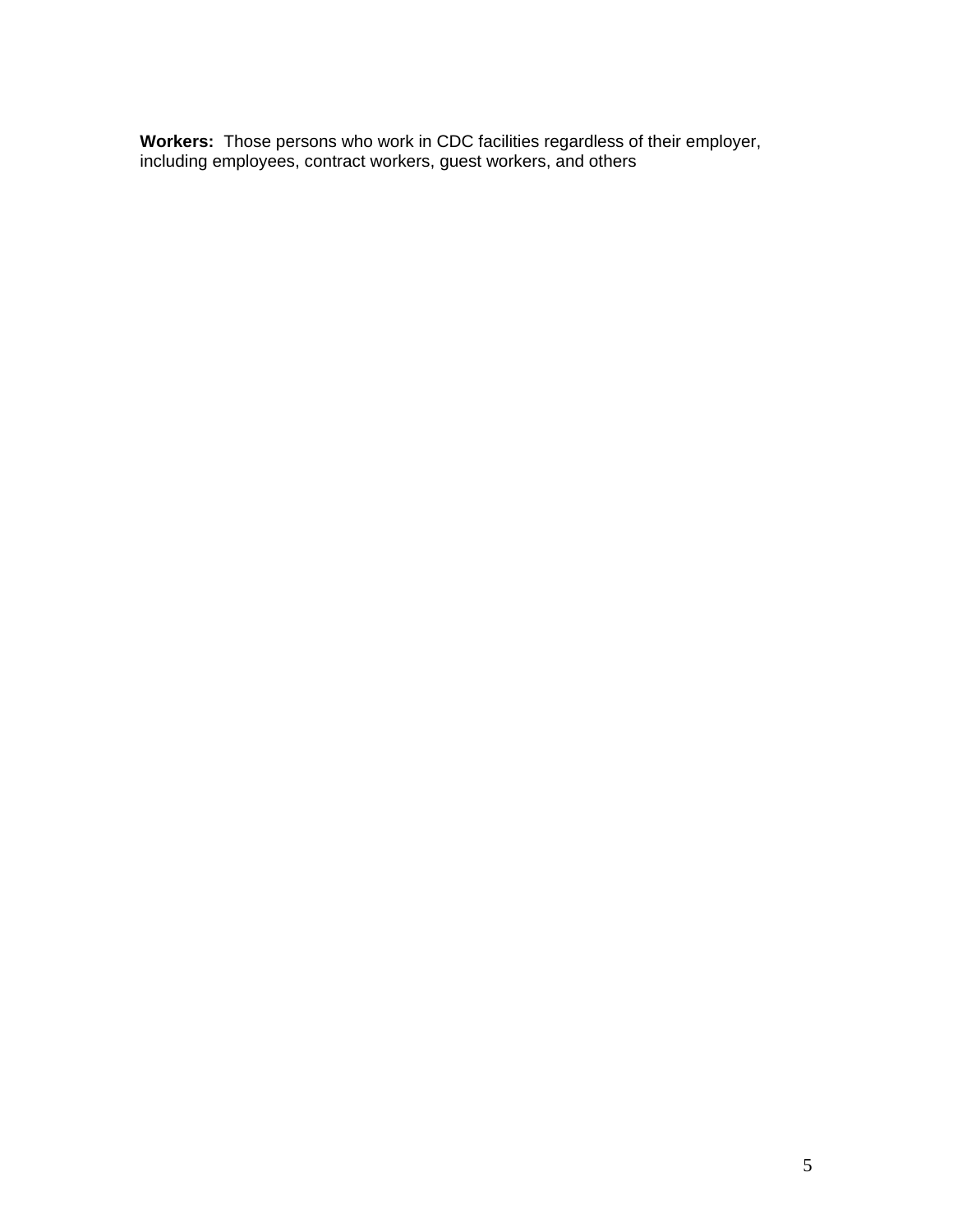# **INDOOR ENVIRONMENTAL QUALITY GUIDELINES**

This document provides the following general guidelines to prevent and respond to indoor environmental quality complaints and concerns within CDC facilities.

## **A. Prevention and Management of IEQ Concerns during Construction and Renovation Projects**

# **1. Pre-Planning**

Key factors that must be assessed by the Office of Health and Safety (OHS) and/or local Safety Officer and the Buildings and Facilities Office (BFO) during the pre-planning phase of a renovation or construction project include:

- a) Identification of potential chemical and physical sources of odor and dust, including dusts or odors produced from construction and demolition activities, construction products, and construction equipment.
- b) Adherence to CDC design standards which specify use of low VOC-emitting furnishings, carpeting, flooring, and other interior finishes.
- c) Review of Material Safety Data Sheets (MSDSs) for each product specified for use on the project to determine the presence of pollutants that are a recognized hazard. A copy of the MSDS for each chemical product used during the project shall be provided to the OHS prior to pre-construction meetings or prior to the product being introduced on-site.
- d) Clear identification of:
	- occupied areas potentially affected by the project
	- times and locations where occupants are most likely to encounter airborne pollutants
	- estimated amount and duration of exposure occupants may have to these pollutants and identification of control options and assessment of available control measures
- e) Specific recommendations for control measures may include:
	- **Protection of HVAC systems** (e.g., shutting down of HVAC, sealing off all openings, using temporary filters on grills and diffusers, or replacing filters following project completion)
	- **Control of the pollutant source** (e.g., using no or low VOC-emitting products, controlling dust, or using electricpowered equipment rather than gas or diesel-powered equipment)
	- **Prohibiting vehicle idling or use of gasoline- or dieselpowered equipment** operating near entryways, loading docks, air intakes, and operable windows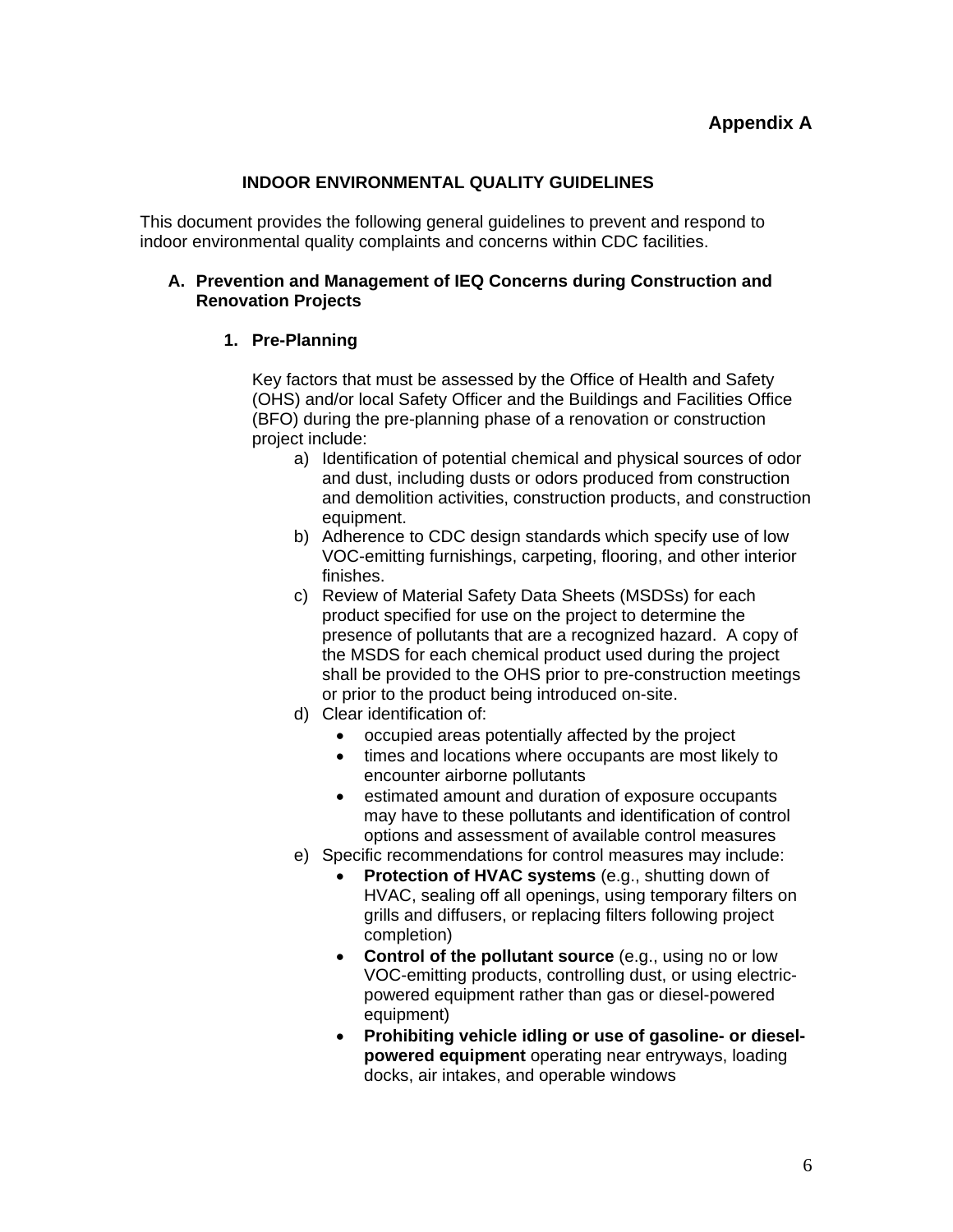- **Interruption of the pollutant pathway** (e.g., using HEPAfiltered exhaust systems to create a negative pressure in the work area, sealing off work areas, or using vapor barriers to prevent water intrusion, condensation, and other moisture problems)
- **Housekeeping practices**, including dust control measures and cleanup
- **Scheduling and conducting activities** that could produce high emissions (painting, roofing repair) to minimize occupant exposure to indoor air contaminants.
- **Proper storage and protection of building materials and products** to prevent damage before or during the construction phase of the project.

## **2. Occupant Notification**

Notifying area occupants of the proposed work and work schedule, and describing the type of inconvenience it may cause is critical to the success of most projects. Specifically, occupants will be advised of potential odors, noise, dust generation, etc., at least 5 working days in advance of work. To the extent feasible, such work should be scheduled for non-duty hours (e.g., weekends, off-hours). This will allow individuals with pre-existing medical conditions or chemical sensitivities that could be aggravated by construction activities to make alternate arrangements to work away from the site.

This notification shall be provided for new construction projects, renovation projects, demolition projects, and maintenance and operation activities conducted in Government-owned facilities, as well as in leased facilities.

BFO will provide a project scope, schedule of activities, and a BFO Pointof-Contact. OHS will reach out to BFO for additional information required to assess and advise BFO on possible impacts to building occupants. OHS will communicate with potentially-affected building occupants regarding any potential environmental impacts.

#### **B. Building Operation and Maintenance**

The BFO will operate and maintain all CDC owned and leased facilities using best practices to minimize interruption to workers and protect them from hazards.

#### **1. HVAC System Maintenance and Repairs**

The BFO will ensure that the buildings' HVAC systems are maintained in accordance with CDC standards for owned facilities and that they meet GSA standards for leased facilities.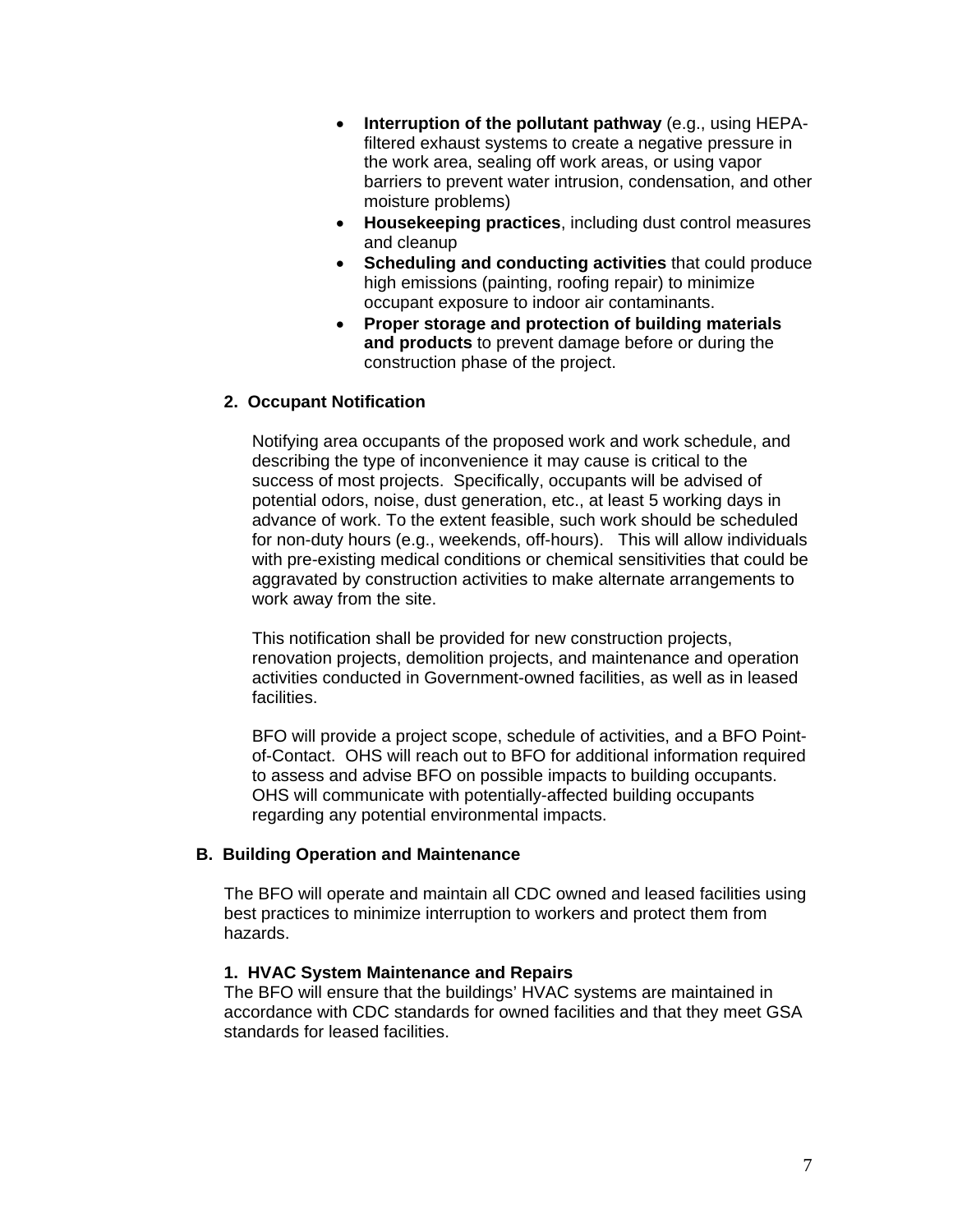## **2. Scheduling Maintenance**

BFO will ensure that routine maintenance that may adversely impact building occupants is conducted during off-hours, whenever possible. This particularly applies to those activities that may create large amounts of dusts, use of hazardous chemicals (when no safer alternatives are available), or generate loud noise.

Emergency repairs and maintenance will be conducted as required. Building occupants will be informed of any potential environmental impacts and expected timelines.

## **3. Remediation of Contaminants**

The OHS will assist BFO in the identification and remediation of any toxic contaminants (e.g., lead-based paint, asbestos, microbial contamination, hazardous chemicals) expected or discovered during renovation, demolition, or maintenance activities in accordance with federal and state worker safety and environmental regulations.

The OHS will conduct any necessary environmental or personal sampling required to ensure that CDC workers have not been exposed to the contaminants in concentrations higher than acceptable limits as established by the Occupational Safety and Health Administration, the American Conference of Governmental Industrial Hygienists, or the National Institute for Occupational Safety and Health, whichever is lowest.

#### **4. Pest Management**

Pest management, for both buildings and lawn care, will emphasize nonchemical management strategies whenever practical, and the least-toxic chemical controls when pesticides are needed. Integrated Pest Management practices must be utilized.

Pest control products used in and around a building must be documented and the MSDS will be made available for building occupant review, if requested.

Dead pests must be removed from the premises promptly.

#### **5. Housekeeping Guidelines**

CDC will ensure that products used in the workplace, such as soaps, cleaning products, paints, etc. are safe and odor-free or emit low levels of volatile organic compounds (VOCs) to the fullest extent feasible. Only green cleaning products shall be specified and used within CDC facilities and leased spaces unless otherwise approved by the Office of Health and Safety.

CDC will ensure the use of housekeeping practices which are deemed safer for building occupants and the environment. Specifically, BFO will require housekeeping staff at CDC owned and leased facilities to: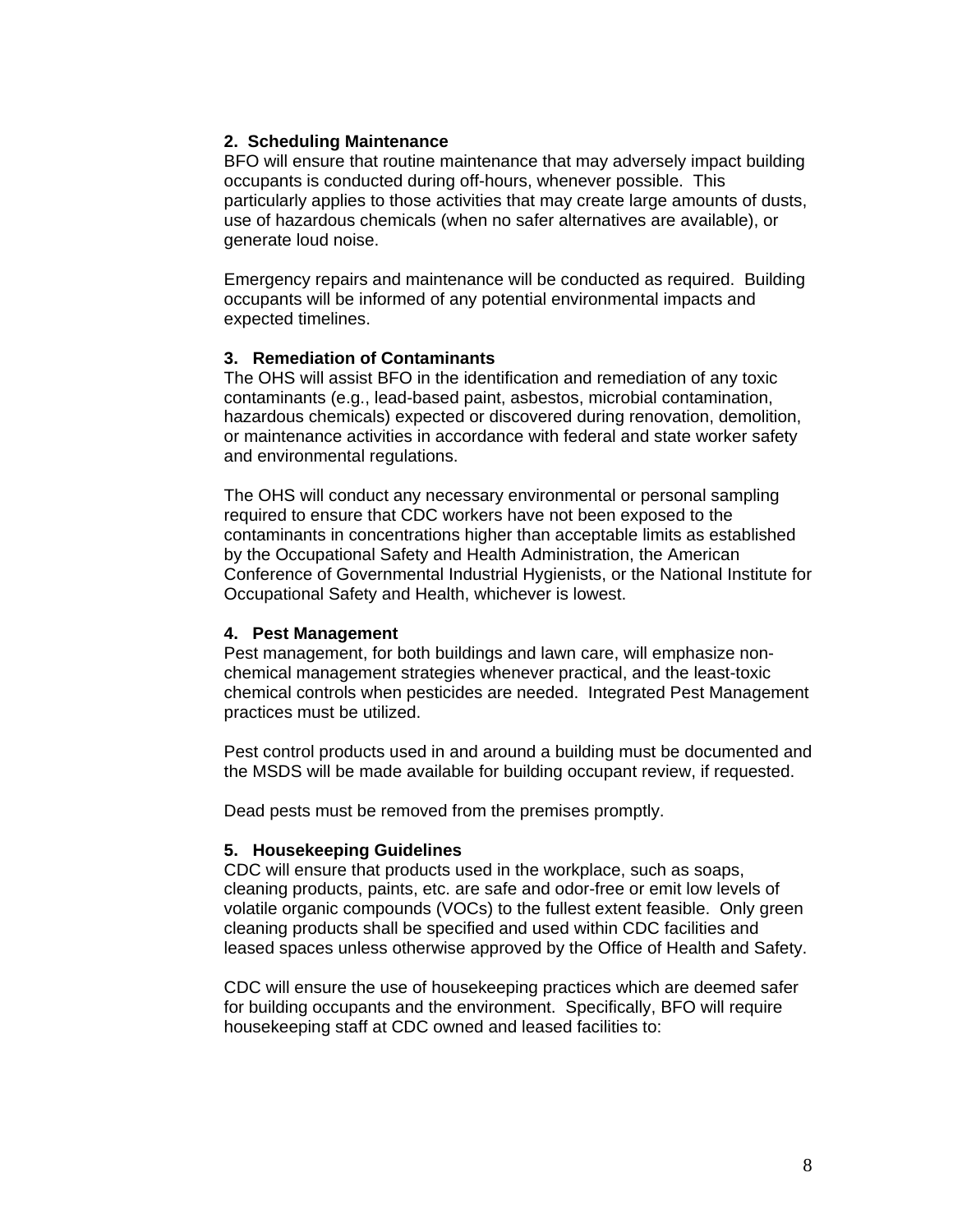- Vacuum frequently and thoroughly using vacuums with highefficiency particulate air (HEPA) filters. $2^{2}$  $2^{2}$  If carpets must be cleaned, steam or least toxic, non-petroleum based, fragrancefree all-purpose cleaner or carpet cleaner will be used
- Keep storage and janitorial rooms clean and properly maintained
- Keep air handling rooms free of stored materials. If rooms are used as storage spaces, ensure that proper airflow, clearances and cleanliness standards are enforced. Keep maintenance and operational supplies in order and properly labeled in a clean, dry room to prevent contamination of the air and infestation of insects and rodents
- Be trained by supervisors or through their contract company in the proper usage, handling, and labeling of cleaning products and hazardous chemicals as required by the OSHA Hazard Communication Standard ([29 CFR 1910.1200\)](http://edocket.access.gpo.gov/cfr_2007/julqtr/29cfr1910.1200.htm)
- Keep waste containers away from air intakes and assure their regular emptying

## **C. Building Occupants**

#### **1. Non-Permissible Products**

Scented or fragranced products are prohibited at all times in all interior space owned, rented, or leased by CDC. This includes the use of:

- Incense, candles, or reed diffusers
- Fragrance-emitting devices of any kind
- Wall-mounted devices, similar to fragrance-emitting devices, that operate automatically or by pushing a button to dispense deodorizers or disinfectants
- Potpourri

 $\overline{a}$ 

- Plug-in or spray air fresheners
- Urinal or toilet blocks
- Other fragranced deodorizer/re-odorizer products

Personal care products (e.g. colognes, perfumes, essential oils, scented skin and hair products) should not be applied at or near actual workstations, restrooms, or anywhere in CDC owned or leased buildings.

In addition, CDC encourages employees to be as fragrance-free as possible when they arrive in the workplace. Fragrance is not appropriate for a professional work environment, and the use of some products with fragrance may be detrimental to the health of workers with chemical sensitivities, allergies, asthma, and chronic headaches/migraines.

<span id="page-9-0"></span> $^2$  If the HEPA filter requirement is not in existing leases and the lessor chooses not to adhere to this policy, then RPMO will incur costs to meet this guideline.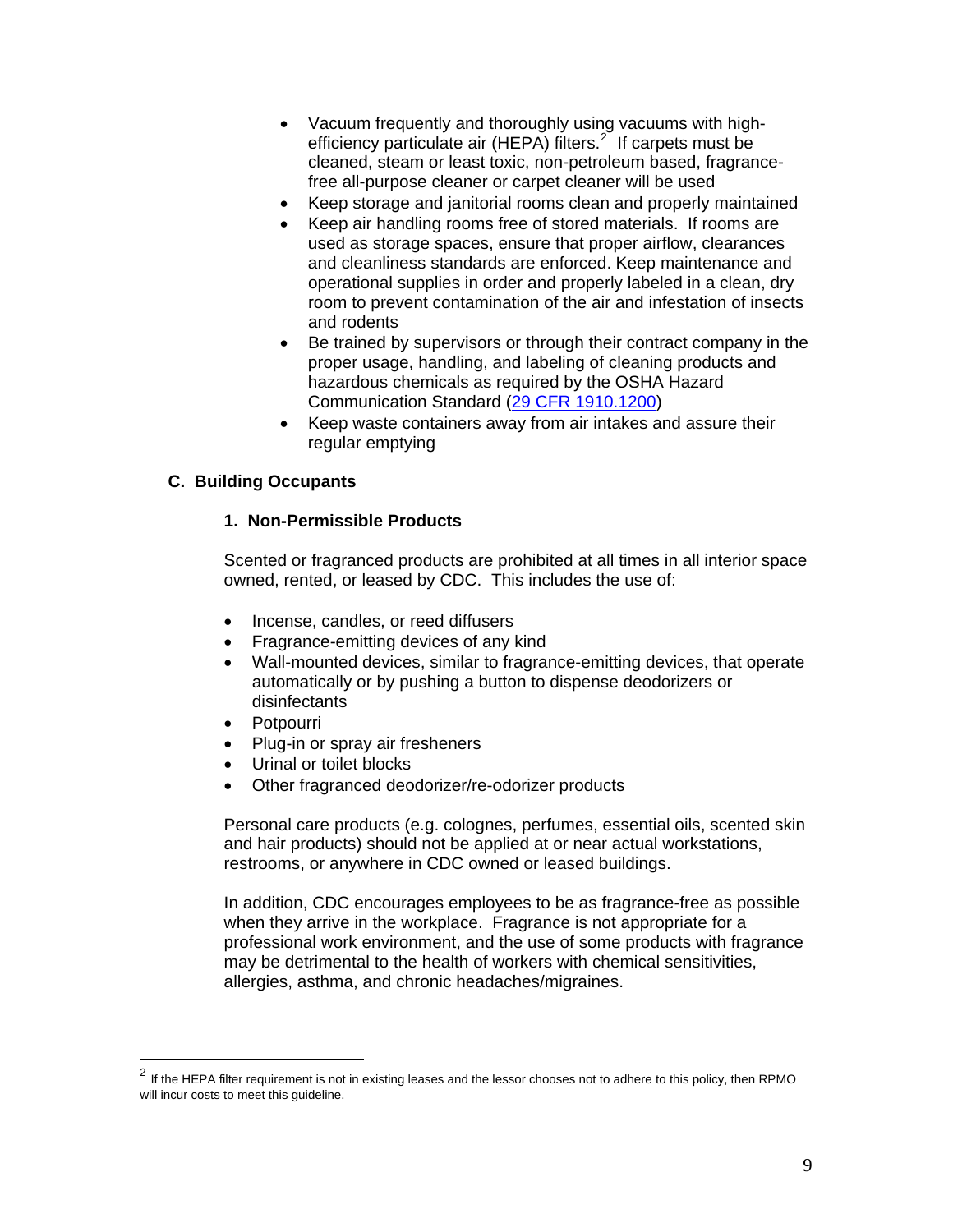Employees should avoid using scented detergents and fabric softeners on clothes worn to the office. Many fragrance-free personal care and laundry products are easily available and provide safer alternatives.

# **2. Tobacco-Free Requirements**

In accordance with the CDC Tobacco-Free Campus Policy (CDC-GA-2005- 17) the use of tobacco products (including cigarettes, cigars, pipes, smokeless tobacco, or other tobacco products) is prohibited at all times. For more information regarding this policy, go to the following link: [http://aops](http://aops-mas-iis.cdc.gov/Policy/Doc/policy477.htm)[mas-iis.cdc.gov/Policy/Doc/policy477.htm:](http://aops-mas-iis.cdc.gov/Policy/Doc/policy477.htm)

Outdoor environments in leased facilities not under full control of CDC and temporarily deferred locations will remain subject to the pre-existing policy, $3$ which states that smoking tobacco products is prohibited:

- In all interior spaces owned, rented, or leased by CDC
- In government vehicles
- Within 20 feet of building entrances, exits, and air intake ducts
- Within 20 feet of the storage of flammable and combustible liquids or gases
- Within 20 feet of dumpsters provided for collecting combustible materials
- Inside any covered parking that is physically part of or connected to a facility where CDC workers regularly pass on their way to or from work
- Within designated CDC "Smoke-Free Zones"

# **3. Occupant Responsibilities**

All building occupants are expected to:

- Refrigerate and store food in airtight containers, as necessary to prevent spoilage
- Dispose of food waste in break room trash disposal areas
- Keep offices and other areas clean and orderly to prevent contamination of indoor air and conditions conducive to insect or rodent infestations
- Keep supply air diffusers and return air grills free and clear of any obstructions within their workspace
- Clean up all spills promptly and properly

 $\overline{a}$ 

- Dispose of materials used to clean up hazardous chemical spills according to applicable federal, state, and local laws (contact OHS at 404.639.3041)
- Stay home if you are ill in accordance with CDC leave policy
- Refrain from bringing unwashed, fresh food products into the office as this may result in insect infestations

<span id="page-10-0"></span> $3$  Excepting CDC facilities at Morgantown, according to a Federal Service Impasses Panel ruling of February 12, 2008: http://www.flra.gov/fsip/finalact/08fs 015.pdf, and Cincinnati, according to Article 40 of the AFGE Local 3840 Agreement, pp.62-63:

[http://inside.niosh.cdc.gov/negotiatedagreements/afge3840contract.FINAL.10-31-00.pdf.](http://inside.niosh.cdc.gov/negotiatedagreements/afge3840contract.FINAL.10-31-00.pdf)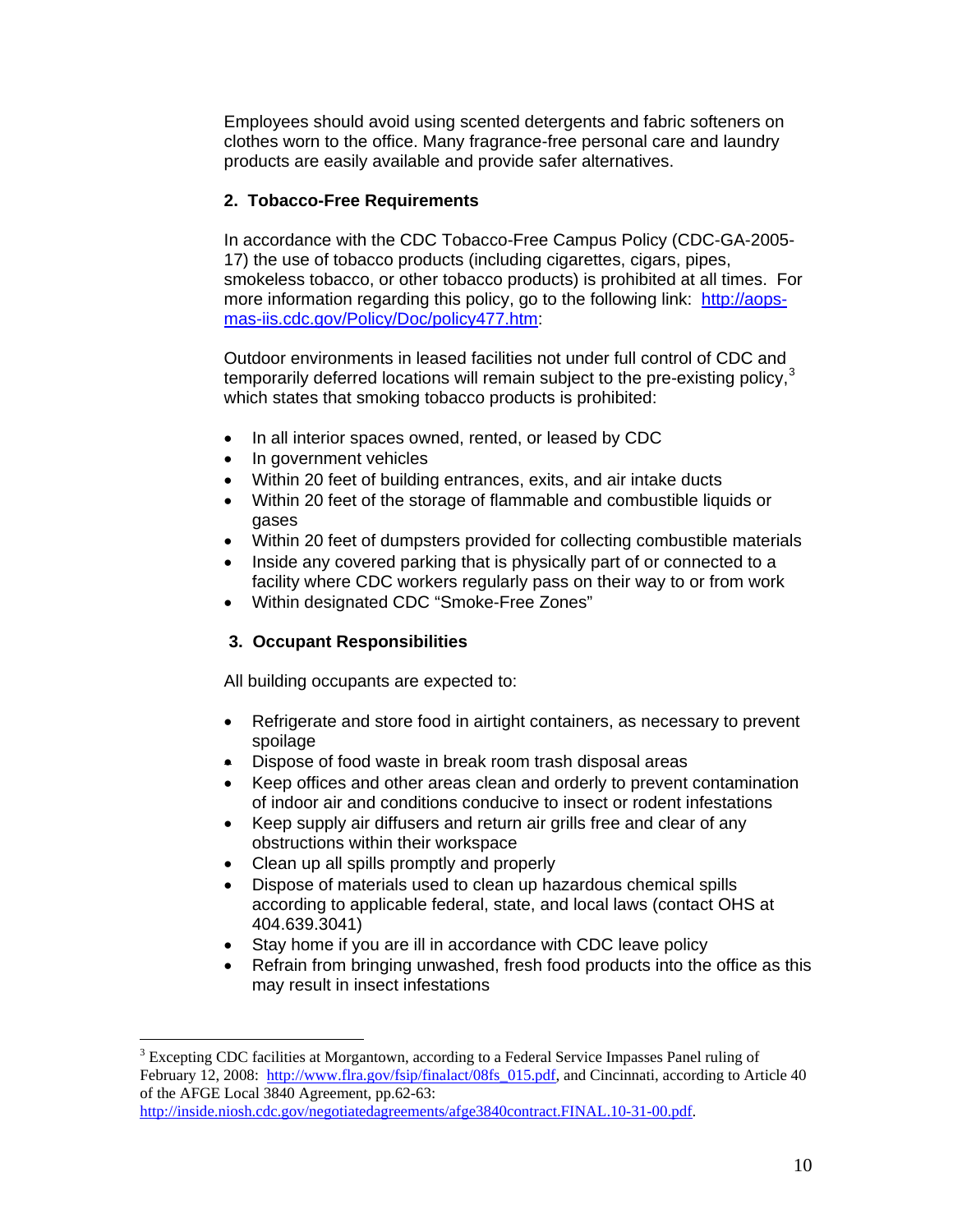## **4. Sensitive individuals**

Supervisors will carefully consider and, to the extent feasible and in accordance with CDC policies, accommodate the needs of sensitive individuals. Specifically, supervisors will advise workers with allergies or chemical intolerances to consult, as necessary, with the CDC Occupational Health Clinic or their personal physician and also consult the Office of Dispute Resolution and Equal Employment Opportunity (ODREEO) for guidance on reasonable accommodations for sensitive individuals.

# **D. Communication**

Communication must be maintained between management, building occupants, BFO Building Coordinators (owned spaces) or Facilities Integrators (leased spaces), OHS, and the union representative(s). Information must be communicated among all affected parties normally 5 working days prior to introduction of new materials to be used in buildings (e.g., cleaning supplies, chemicals), and maintenance activities that may potentially affect air quality so that preventive measures can be taken in advance.

# **E. Evaluation of IEQ Concerns**

# **1. Reporting of an IEQ event/concern**

**a.** The following complaints should be referred to FMEO at 404.639.3216 for owned property or RPMO at 770.488.2430 for leased spaces:

- Temperature or humidity problems
- Draftiness
- Lack of air or "stuffy" air
- Dirt or particulates coming from the ventilation system
- Vibrations from idling vehicles and equipment

For CDC facilities located outside the Atlanta area, workers should contact their facility maintenance or building manager in accordance with their local procedures.

**b.** If the cause of a problem cannot be found, complaints or concerns will be forwarded to the Office of Health and Safety at 404.639.7233. Workers may also report an IEQ concern through the Safety Help Desk at: [http://inside.od.cdc.gov/SafetyHelpDesk/Source/ServiceCenter.asp.](http://inside.od.cdc.gov/SafetyHelpDesk/Source/ServiceCenter.asp) Workers located in facilities outside the Atlanta area should contact their Designated Safety Officer for assistance.

More complex concerns which may include unusual odors such as chemical smells and exhaust-type odors; any illness related to working in a particular work area/office; and visible mold growth should also be directed to the OHS/Designated Safety Officer.

# **2. Identification of IEQ Problems**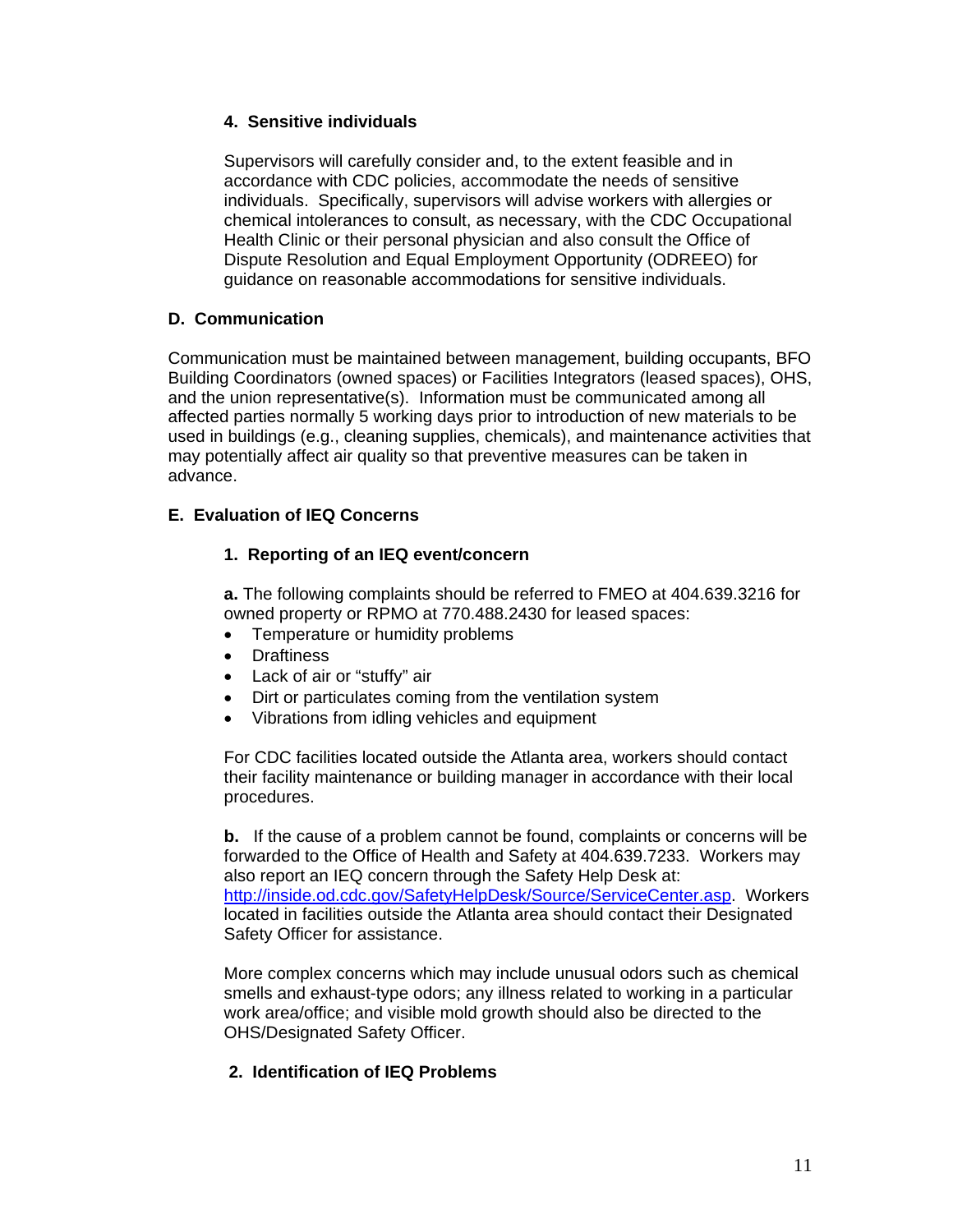Building occupants who experience irritation or symptoms that may be related to the quality of indoor air should notify their supervisor and also complete the Indoor Air Quality Questionnaire (see **[Attachment B](http://intraspn.cdc.gov/maso/eforms/PDF/01414.pdf)**) and forward the completed form to OHS for review. The questionnaire will be used to obtain information about the nature of the complaints/concerns and symptoms and also to determine the magnitude of the problem. OHS will review the form and take appropriate action.

## **3. IEQ Investigation**

Each IEQ investigation poses a unique set of circumstances that will dictate which of the following areas are addressed and if additional procedures are needed. Generally, following the receipt of an IEQ complaint, OHS/Designated Safety Officer will conduct an investigation in accordance with the phased approach outlined below.

## **a. Phase I Assessment**

When notified of a potential problem or concern, OHS and/or the BFO Building Coordinator will conduct an initial on-site investigation. These Phase I Assessments include verification of information provided by the worker on the Indoor Air Quality Questionnaire and performance of a walk-through inspection of the building.

During the walk-through inspection, building ventilation systems will be evaluated by the Building Coordinator and/or OHS and potential sources of contamination will be identified. If a cause of the IEQ problem is confirmed, OHS, in conjunction with BFO, will initiate corrective action(s) for any cause of the IEQ issue through a work order or project. OHS or BFO will then report results and or corrective action to the worker, his or her supervisor, and the union representative(s).

If the immediate cause or source cannot be found, a Phase II assessment will be initiated.

#### **b. Phase II Assessment**

During a Phase II Assessment, common indoor air quality parameters including temperature, humidity, carbon dioxide, and, in some cases, other chemicals (e.g., carbon monoxide, ozone, formaldehyde and other volatile organic compounds) will be measured.

In addition to sampling, OHS/Designated Safety Officer will thoroughly evaluate the immediate work area and building for probable sources of contaminants, such as chemical use and storage, general housekeeping, recent renovations and/or new furnishing, water leaks, activities in the work area, and the building HVAC system.

Additional monitoring and/or evaluations may also be conducted as determined by Phase I and II Assessment results.